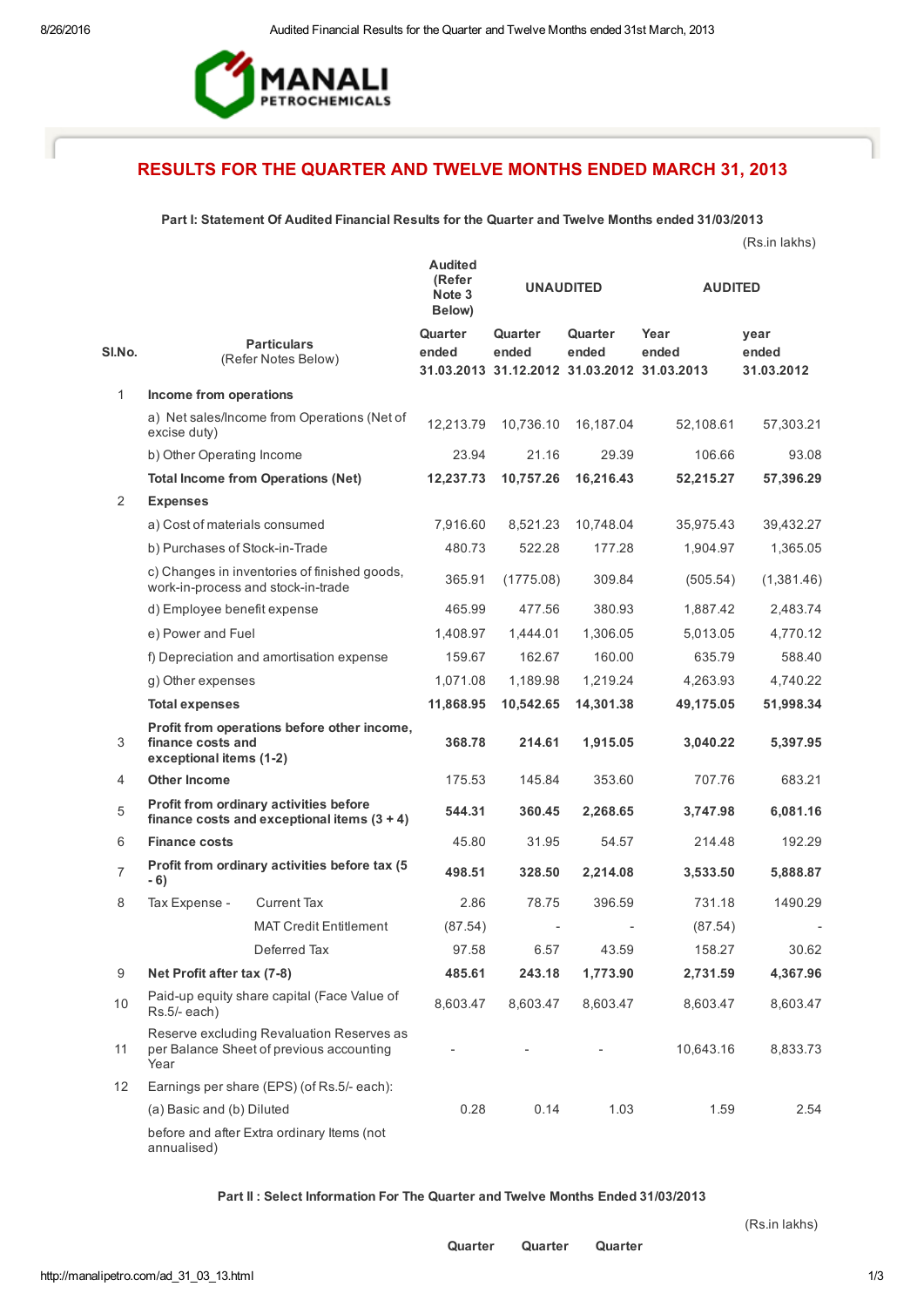8/26/2016 Audited Financial Results for the Quarter and Twelve Months ended 31st March, 2013

| S.No.          | <b>Particulars</b><br>(Refer Notes Below)                                                   | ended     | ended                            | ended                            | Year ended | Year ended |
|----------------|---------------------------------------------------------------------------------------------|-----------|----------------------------------|----------------------------------|------------|------------|
| A              | <b>PARTICULARS OF SHAREHOLDING</b>                                                          |           |                                  | 31/03/2013 31/12/2012 31/03/2012 | 31/03/2013 | 31/03/2012 |
| 1              | <b>Public Shareholding</b>                                                                  |           |                                  |                                  |            |            |
|                | - Number of shares                                                                          |           |                                  | 94,918,126 94,918,126 94,918,126 | 94,918,126 | 94,918,126 |
|                | - Percentage of shareholding                                                                | 55.19%    | 55.19%                           | 55.19%                           | 55.19%     | 55.19%     |
| $\overline{2}$ | <b>Promoters and Promoter Group Shareholding</b>                                            |           |                                  |                                  |            |            |
|                | a) Pledged / Encumbered                                                                     |           |                                  |                                  |            |            |
|                | - Number of shares                                                                          | 6,270,534 | 6,270,534                        | 2,122,214                        | 6,270,534  | 2,122,214  |
|                | - Percentage of shares (as a % of the total<br>shareholding of promoter and promoter group) | 8.13%     | 8.13%                            | 2.75%                            | 8.13%      | 2.75%      |
|                | - Percentage of shares (as a % of the total share<br>capital of the company)                | 3.65%     | 3.65%                            | 1.23%                            | 3.65%      | 1.23%      |
|                | b) Non - encumbered                                                                         |           |                                  |                                  |            |            |
|                | - Number of shares                                                                          |           | 70,810,569 70,810,569 74,958,889 |                                  | 70,810,569 | 74,958,889 |
|                | - Percentage of shares (as a % of the total<br>shareholding of Promoter and Promoter group) | 91.87%    | 91.87%                           | 97.25%                           | 91.87%     | 97.25%     |
|                | - Percentage of shares (as a % of the total share<br>capital of the company)                | 41.17%    | 41.17%                           | 43.58%                           | 41.17%     | 43.58%     |

#### B INVESTOR COMPLAINTS FOR THE 3 MONTHS ENDED 31/03/2013

Pending at the beginning of the quarter - 3; Received during the quarter - 30; Disposed off during the quarter - 33; Remaining unresolved at the end of the quarter - Nil

### Notes:

1.Statement of Assets and Liabilities (Rs.in lakhs)

| SI<br>No.      | <b>Particulars</b>                              | As at<br>31/03/2013 31/03/2012 | As at     | <b>SI</b><br>.No | <b>Particulars</b>                  | As at     | As at<br>31/03/2013 31/03/2012 |
|----------------|-------------------------------------------------|--------------------------------|-----------|------------------|-------------------------------------|-----------|--------------------------------|
| A              | <b>EQUITY AND LIABILITIES</b>                   |                                |           | в                | <b>ASSETS</b>                       |           |                                |
| 1              | Shareholders' funds                             |                                |           | 1                | <b>Non-current assets</b>           |           |                                |
|                | (a) Share capital                               | 8,603.47                       | 8,603.47  |                  | (a) Fixed assets                    | 10,629.23 | 10,370.52                      |
|                | (b) Reserves and surplus                        | 10,643.16                      | 8,833.73  |                  | (b) Non-current investments         | 412.45    | 0.45                           |
|                | Sub-total - Shareholders'<br>funds              | 19,246.63                      | 17,437.20 |                  | (c) Long-term loans and<br>advances | 1,537.81  | 572.71                         |
| $\overline{2}$ | <b>Non-current liabilities</b>                  |                                |           |                  | Sub-total - Non-current<br>assets   | 12,579.49 | 10,943.68                      |
|                | (a) Deferred tax liabilities<br>(net)           | 1.502.47                       | 1.344.20  | $\overline{2}$   | <b>Current assets</b>               |           |                                |
|                | (b) Other long-term                             | 191.67                         | 207.00    |                  | (a) Current investments             | 224.06    | 1,803.45                       |
|                | liabilities                                     |                                |           |                  | (b) Inventories                     | 5,983.89  | 6,543.81                       |
|                | (c) Long-term provisions                        | 94.87                          | 56.24     |                  | (c) Trade Receivables               | 3,919.81  | 3,835.41                       |
|                | Sub-total - Non-current<br><b>liabilities</b>   | 1,789.01                       | 1,607.44  |                  | (d) Cash and cash<br>equivalents    | 645.87    | 631.78                         |
| 3              | <b>Current liabilities</b>                      |                                |           |                  | (e) Short-term loans and            |           |                                |
|                | (a) Short-term borrowings                       | 202.90                         | 118.72    |                  | advances                            | 4.550.00  | 3.269.92                       |
|                | (b) Trade payables                              | 4.441.74                       | 5,036.14  |                  | (f) Other current Assets            | 2.37      | 22.99                          |
|                | (c) Other current liabilities                   | 553.08                         | 679.57    |                  | Sub-total - Current assets          | 15,326.00 | 16,107.36                      |
|                | (d) Short-term provisions                       | 1,672.13                       | 2,171.97  |                  | <b>TOTAL - ASSETS</b>               | 27,905.49 | 27,051.04                      |
|                | <b>Sub-total - Current</b><br>liabilities       | 6,869.85                       | 8,006.40  |                  |                                     |           |                                |
|                | <b>TOTAL - EQUITY AND</b><br><b>LIABILITIES</b> | 27,905.49                      | 27,051.04 |                  |                                     |           |                                |

## Notes:

1 The above results were reviewed by the Audit Committee and approved at the Meeting of the Board of Directors held on April 22, 2013

2 The figures of quarter ended 31st March are the balancing figure between audited figures in respect of the full Financial Year and the published year to date figures upto the third quarter of the respective Financial Year.